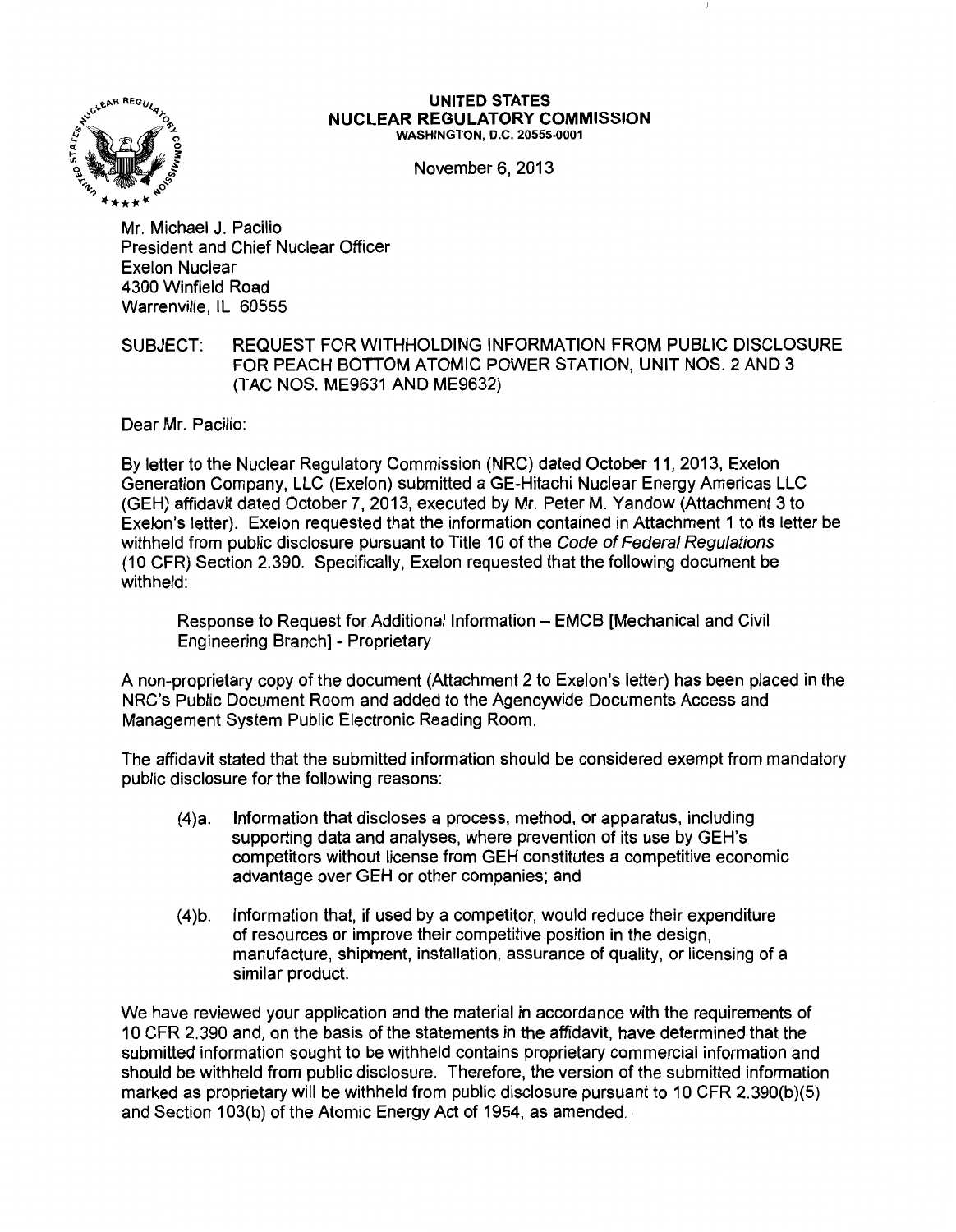M. Pacilio  $-2 -$ 

Withholding from public inspection shall not affect the right, if any, of persons properly and directly concerned to inspect the document. If the need arises, we may send copies of this information to our consultants working in this area. We will, of course, ensure that the consultants have signed the appropriate agreements for handling proprietary information.

If the basis for withholding this information from public inspection should change in the future such that the information could then be made available for public inspection, you should promptly notify the NRC. You also should understand that the NRC may have cause to review this determination in the future, for example, if the scope of a Freedom of Information Act request includes your information. In all review situations, if the NRC makes a determination adverse to the above, you will be notified in advance of any public disclosure.

If you have any questions regarding this matter, I may be reached at 301-415-1420.

Sincerely,

 $\sum_{\alpha}$ 

Richard B. Ennis, Senior Project Manager Plant Licensing Branch 1-2 Division of Operating Reactor Licensing Office of Nuclear Reactor Regulation

Docket Nos. 50-277 and 50-278

cc: Mr. Peter M. Yandow Vice President, Nuclear Plant Projects/Services Licensing GE-Hitachi Nuclear Energy Americas LLC 3901 Castle Hayne Road Wilmington, NC 28401

Additional Distribution via Listserv